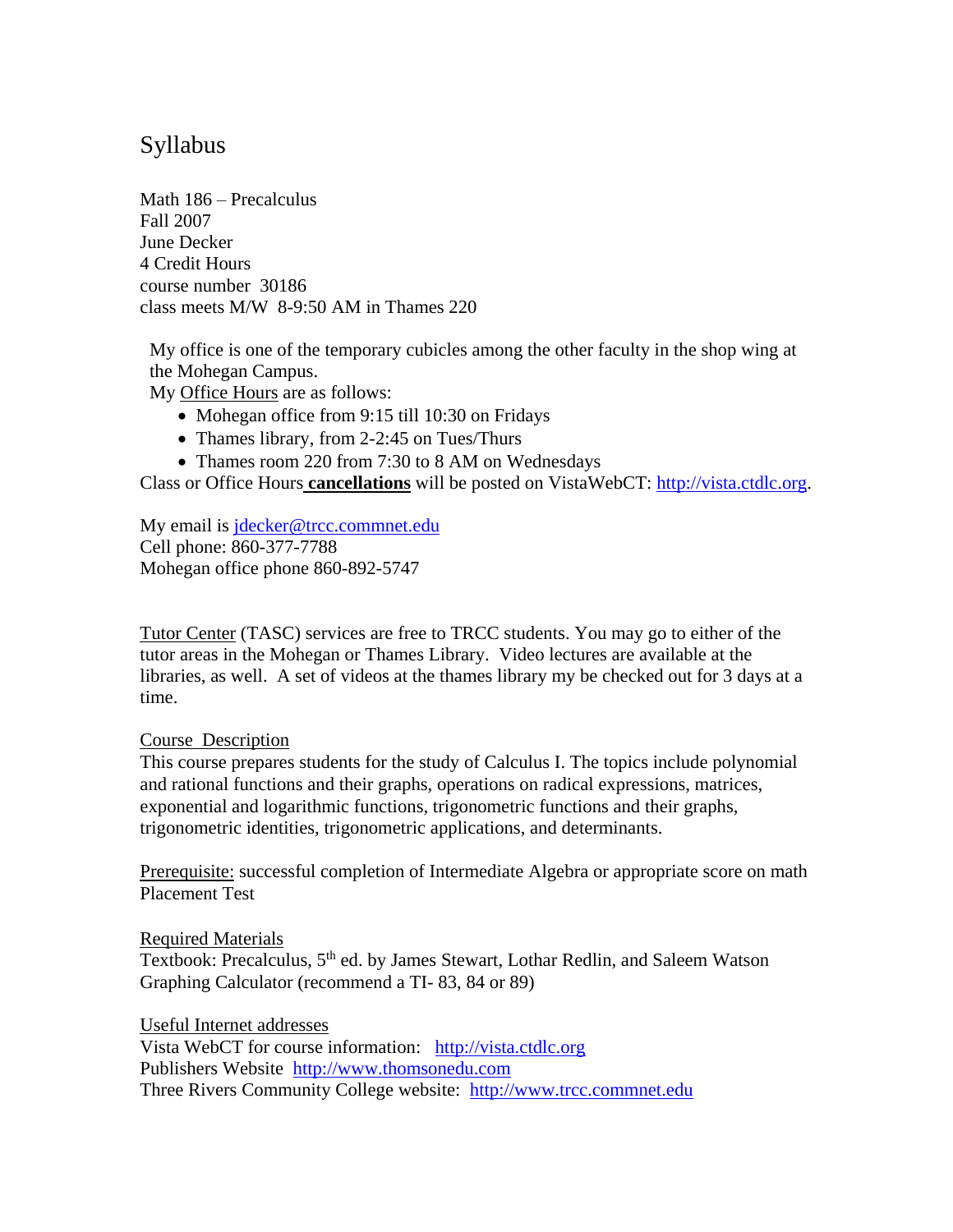## Grades

Final grades for the course are available to students after Dec 28, 2007 (some sooner) on [www.online.commnet.edu](http://www.online.commnet.edu/) (this is called "banner"). Determination of your grade will be based on the following:

Tests. There will be four tests worth 100 points each and a comprehensive final exam. The final exam will be weighted twice. Make ups on tests will be allowed at the discretion of the instructor. If you miss the final exam, an incomplete will be given for the course in accordance with college policy. The final exam is mandatory. Scoring 50% or better on the final exam is necessary but not sufficient to pass the course.

Quizzes and take-home exercises . Quizzes, announced or unannounced, will be given throughout the course. Homework. Please do the homework in order to learn the material. How well you do the homework will be reflected in your performance on tests. Occasionally, I will ask you to hand in homework problems for a "quiz grade" or "take home exercise". The arithmetic average of your quiz grades, take home problems, and homework will be weighted as one test (100 points).

Projects. There will be two projects assigned during the semester. The two projects are worth 50 points each.

**Your final grade will be determined by adding the four semester exams, the quiz, homework and problem set average, the project average and the final exam (weighted twice) and dividing the sum by eight.**

| orauc<br>Lyurvalus |          |
|--------------------|----------|
| $\mathbf{A}$       | 93-100   |
| $A -$              | 90-92    |
| $B+$               | 87-89    |
| B                  | 83-86    |
| <b>B-</b>          | 80-82    |
| $C+$               | 77-79    |
| $\mathbf C$        | 73-76    |
| $\mathbf{C}$       | 70-72    |
| $\mathbf{D}+$      | 67-69    |
| D                  | 63-66    |
| D-                 | 60-62    |
| F                  | $0 - 59$ |

Grade Equivalents

A passing grade of D- or better is required to go on to Calculus 1. However, mastery of the material in Precalc is suggested before you enroll in Calc 1.